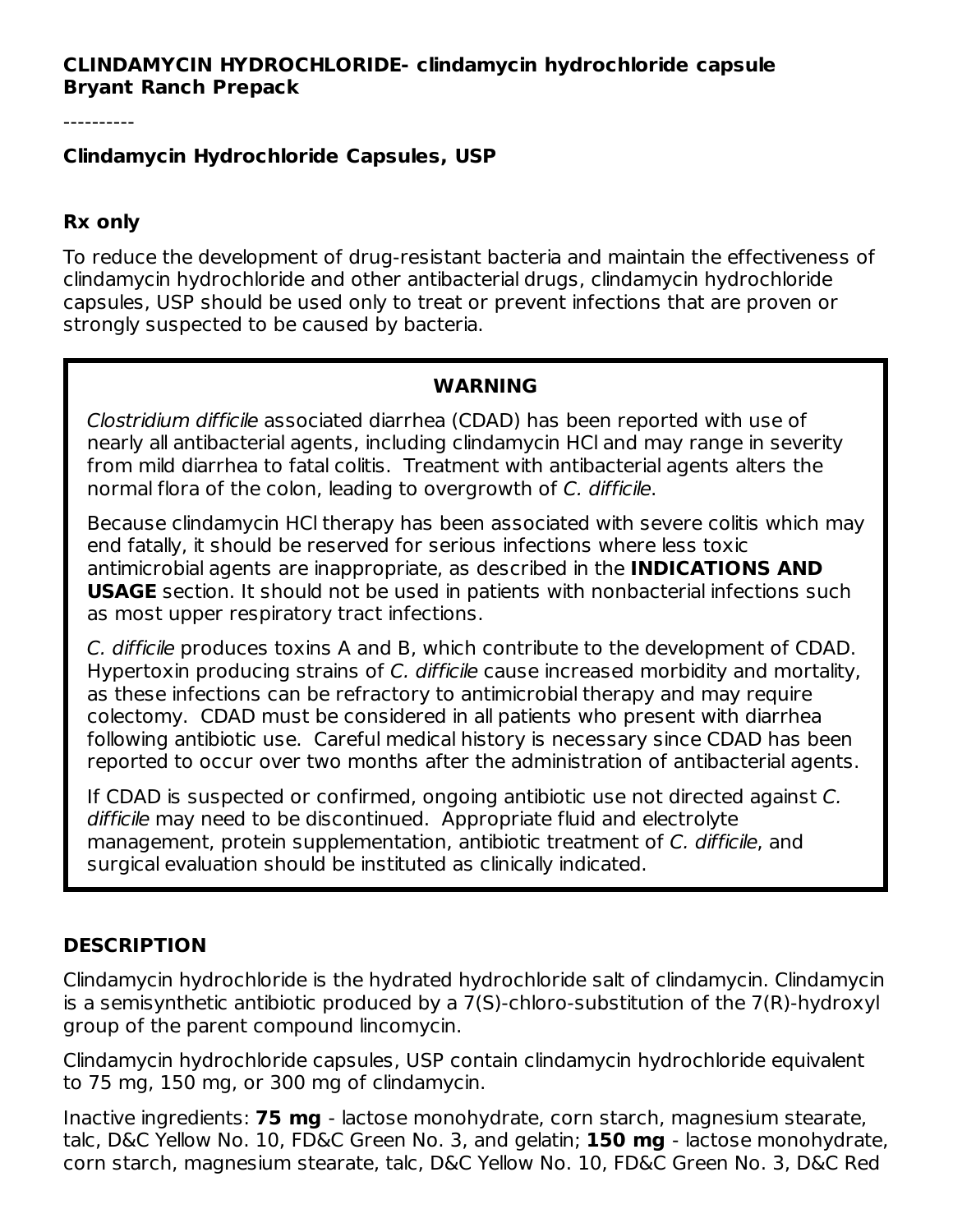No. 33, FD&C Blue No. 1, titanium dioxide, and gelatin; **300 mg** - lactose monohydrate, corn starch, magnesium stearate, talc, D&C Red No. 33, FD&C Blue No. 1, FD&C Green No. 3, titanium dioxide, and gelatin.

The capsule imprinting ink contains: shellac glaze in ethanol, titanium dioxide, isopropyl alcohol, ammonium hydroxide, n-butyl alcohol, propylene glycol, and simethicone.

The structural formula is represented below:



 $C_{18}H_{33}$ CIN<sub>2</sub>O<sub>5</sub>S•HCI M.W. 461.45

The chemical name for clindamycin hydrochloride is Methyl 7-chloro-6,7,8-trideoxy-6-(1 methyl-trans-4-propyl-L-2-pyrrolidinecarboxamido)-1-thio-L-threo-α-D-galactooctopyranoside monohydrochloride.

# **CLINICAL PHARMACOLOGY**

### **Human Pharmacology**

## **Absorption**

Pharmacokinetic studies with a 150 mg oral dose of clindamycin hydrochloride in 24 normal adult volunteers showed that clindamycin was rapidly absorbed after oral administration. An average peak serum concentration of 2.50 mcg/mL was reached in 45 minutes; serum concentrations averaged 1.51 mcg/mL at 3 hours and 0.70 mcg/mL at 6 hours. Absorption of an oral dose is virtually complete (90%), and the concomitant administration of food does not appreciably modify the serum concentrations; serum concentrations have been uniform and predictable from person to person and dose to dose. Pharmacokinetic studies following multiple doses of clindamycin HCl for up to 14 days show no evidence of accumulation or altered metabolism of drug. Doses of up to 2 grams of clindamycin per day for 14 days have been well tolerated by healthy volunteers, except that the incidence of gastrointestinal side effects is greater with the higher doses.

## **Distribution**

Concentrations of clindamycin in the serum increased linearly with increased dose. Serum concentrations exceed the MIC (minimum inhibitory concentration) for most indicated organisms for at least six hours following administration of the usually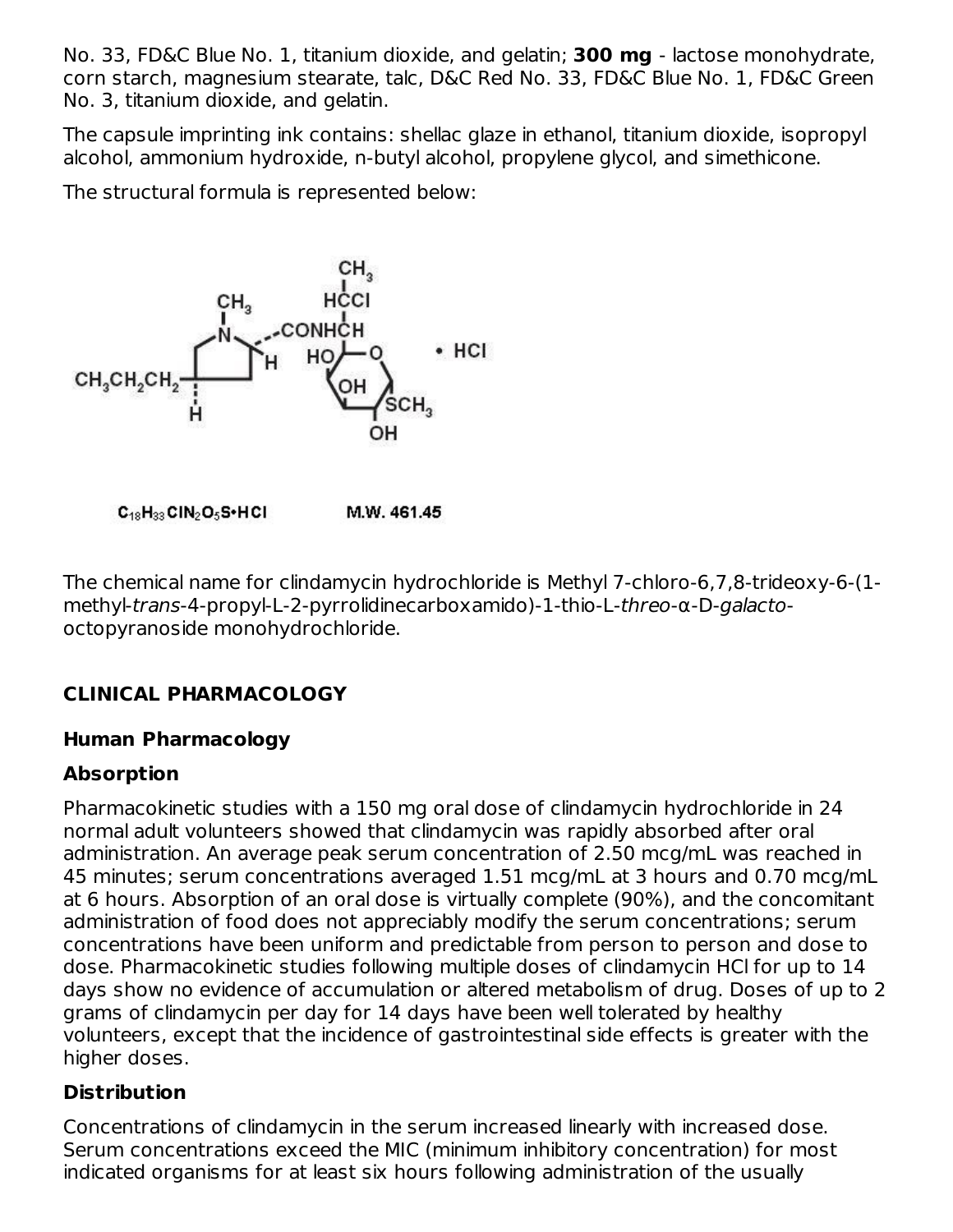recommended doses. Clindamycin is widely distributed in body fluids and tissues (including bones). No significant concentrations of clindamycin are attained in the cerebrospinal fluid, even in the presence of inflamed meninges.

## **Metabolism**

In vitro studies in human liver and intestinal microsomes indicated that clindamycin is predominantly metabolized by Cytochrome P450 3A4 (CYP3A4), with minor contribution from CYP3A5, to form clindamycin sulfoxide and a minor metabolite, N desmethylclindamycin.

## **Excretion**

The average biological half-life is 2.4 hours. Approximately 10% of the bioactivity is excreted in the urine and 3.6% in the feces; the remainder is excreted as bioinactive metabolites.

# **Specific Populations**

## Patients with Renal Impairment

Serum half-life of clindamycin is increased slightly in patients with markedly reduced renal function. Hemodialysis and peritoneal dialysis are not effective in removing clindamycin from the serum.

## Elderly Patients

Pharmacokinetic studies in elderly volunteers (61-79 years) and younger adults (18-39 years) indicate that age alone does not alter clindamycin pharmacokinetics (clearance, elimination half-life, volume of distribution, and area under the serum concentration-time curve) after IV administration of clindamycin phosphate. After oral administration of clindamycin hydrochloride, the average elimination half-life is increased to approximately 4.0 hours (range 3.4-5.1 h) in the elderly compared to 3.2 hours (range 2.1-4.2 h) in younger adults. The extent of absorption, however, is not different between age groups and no dosage alteration is necessary for the elderly with normal hepatic function and normal (age-adjusted) renal function $^1\!\!$  .

### Obese Pediatric Patients Aged 2 to Less than 18 Years and Obese Adults Aged 18 to 20 Years

An analysis of pharmacokinetic data in obese pediatric patients aged 2 to less than 18 years and obese adults aged 18 to 20 years demonstrated that clindamycin clearance and volume of distribution, normalized by total body weight, are comparable regardless of obesity.

# **Microbiology**

## Mechanism of Action

Clindamycin inhibits bacterial protein synthesis by binding to the 23S RNA of the 50S subunit of the ribosome. Clindamycin is bacteriostatic.

## Resistance

Resistance to clindamycin is most often caused by modification of specific bases of the 23S ribosomal RNA. Cross-resistance between clindamycin and lincomycin is complete. Because the binding sites for these antibacterial drugs overlap, cross-resistance is sometimes observed among lincosamides, macrolides and streptogramin B. Macrolideinducible resistance to clindamycin occurs in some isolates of macrolide-resistant bacteria. Macrolide-resistant isolates of staphylococci and beta-hemolytic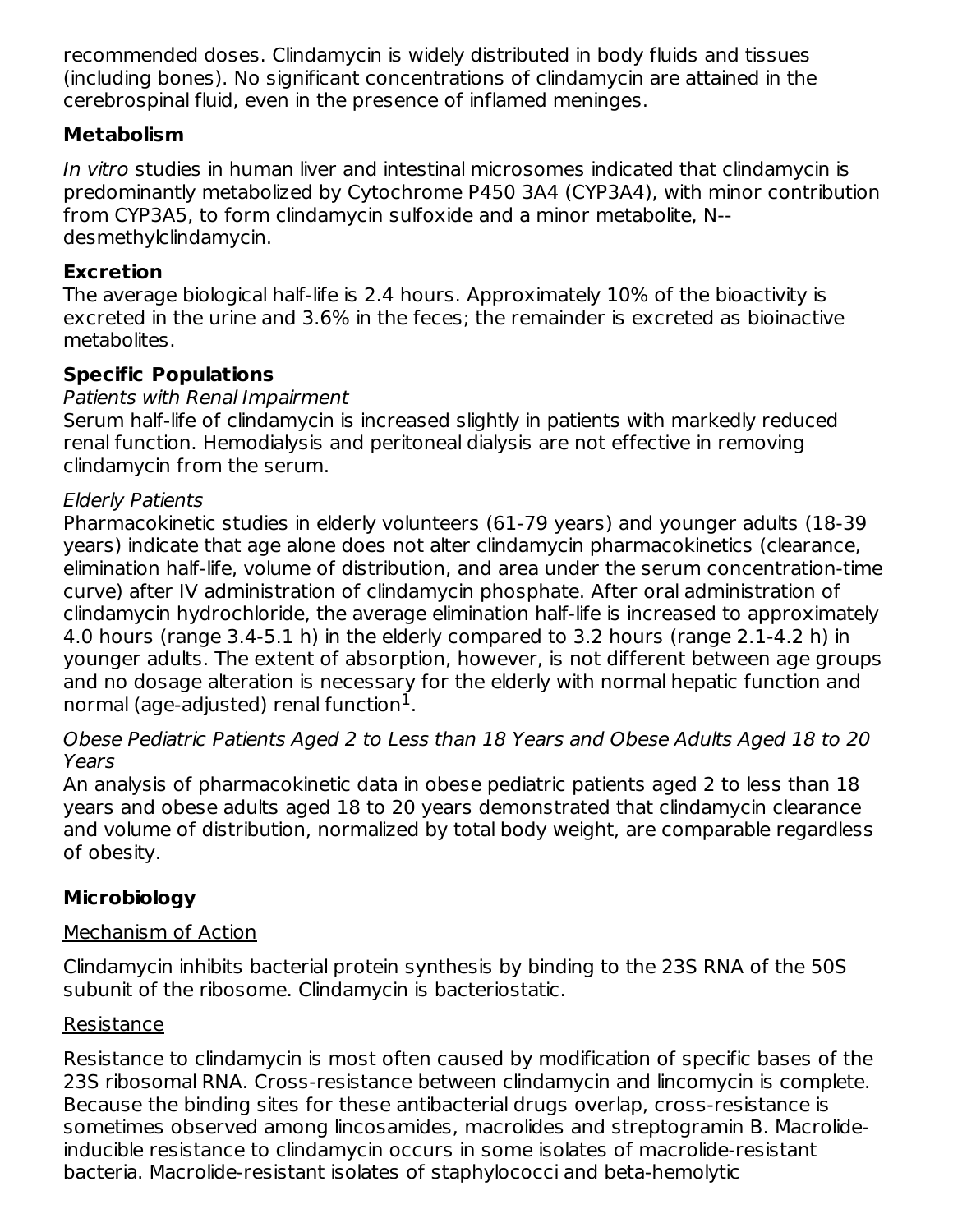streptococci should be screened for induction of clindamycin resistance using the Dzone test.

#### Antimicrobial Activity

Clindamycin has been shown to be active against most of the isolates of the following microorganisms, both in vitro and in clinical infections (see **INDICATIONS AND USAGE**):

### **Gram-positive bacteria**

Staphylococcus aureus (methicillin-susceptible strains) Streptococcus pneumoniae (penicillin-susceptible strains) Streptococcus pyogenes

### **Anaerobic bacteria**

Clostridium perfringens Fusobacterium necrophorum Fusobacterium nucleatum Peptostreptococcus anaerobius Prevotella melaninogenica

The following in vitro data are available, but their clinical significance is unknown. At least 90 percent of the following bacteria exhibit an *in vitro* minimum inhibitory concentration (MIC) less than or equal to the susceptible breakpoint for clindamycin against isolates of a similar genus or organism group. However, the efficacy of clindamycin in treating clinical infections due to these bacteria has not been established in adequate and wellcontrolled clinical trials.

### **Gram-positive bacteria**

Staphylococcus epidermidis (methicillin-susceptible strains) Streptococcus agalactiae Streptococcus anginosus Streptococcus mitis Streptococcus oralis

## **Anaerobic bacteria**

Actinomyces israelii Clostridium clostridioforme Eggerthella lenta Finegoldia (Peptostreptococcus) magna Micromonas (Peptostreptococcus) micros Prevotella bivia Prevotella intermedia Propionibacterium acnes

### Susceptibility Testing

For specific information regarding susceptibility test interpretive criteria and associated test methods and quality control standards recognized by FDA for this drug, please see: https://www.fda.gov/STIC.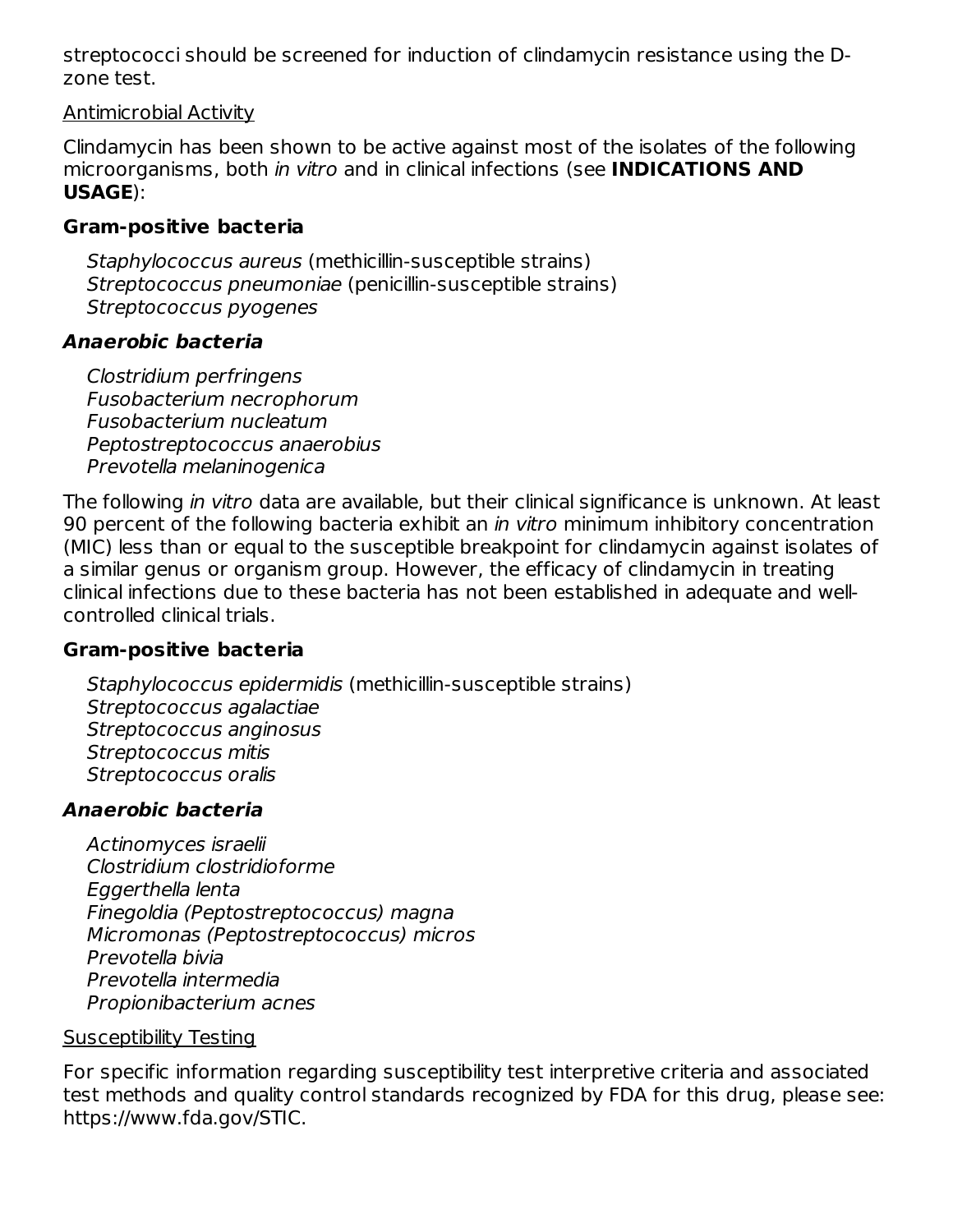### **INDICATIONS AND USAGE**

Clindamycin is indicated in the treatment of serious infections caused by susceptible anaerobic bacteria.

Clindamycin is also indicated in the treatment of serious infections due to susceptible strains of streptococci, pneumococci, and staphylococci. Its use should be reserved for penicillin-allergic patients or other patients for whom, in the judgment of the physician, a penicillin is inappropriate. Because of the risk of colitis, as described in the **BOXED WARNING**, before selecting clindamycin, the physician should consider the nature of the infection and the suitability of less toxic alternatives (e.g., erythromycin).

**Anaerobes:** Serious respiratory tract infections such as empyema, anaerobic pneumonitis, and lung abscess; serious skin and soft tissue infections; septicemia; intraabdominal infections such as peritonitis and intra-abdominal abscess (typically resulting from anaerobic organisms resident in the normal gastrointestinal tract); infections of the female pelvis and genital tract such as endometritis, nongonococcal tubo-ovarian abscess, pelvic cellulitis, and postsurgical vaginal cuff infection.

**Streptococci:** Serious respiratory tract infections; serious skin and soft tissue infections.

**Staphylococci:** Serious respiratory tract infections; serious skin and soft tissue infections.

**Pneumococci:** Serious respiratory tract infections.

Bacteriologic studies should be performed to determine the causative organisms and their susceptibility to clindamycin.

To reduce the development of drug-resistant bacteria and maintain the effectiveness of clindamycin HCl and other antibacterial drugs, clindamycin HCl capsules, USP should be used only to treat or prevent infections that are proven or strongly suspected to be caused by susceptible bacteria. When culture and susceptibility information are available, they should be considered in selecting or modifying antibacterial therapy. In the absence of such data, local epidemiology and susceptibility patterns may contribute to the empiric selection of therapy.

## **CONTRAINDICATIONS**

Clindamycin HCl is contraindicated in individuals with a history of hypersensitivity to preparations containing clindamycin or lincomycin.

## **WARNINGS**

### See **BOXED WARNING**

### **Clostridium difficile Associated Diarrhea**

Clostridium difficile associated diarrhea (CDAD) has been reported with use of nearly all antibacterial agents, including clindamycin hydrochloride capsules, USP, and may range in severity from mild diarrhea to fatal colitis. Treatment with antibacterial agents alters the normal flora of the colon, leading to overgrowth of C. difficile.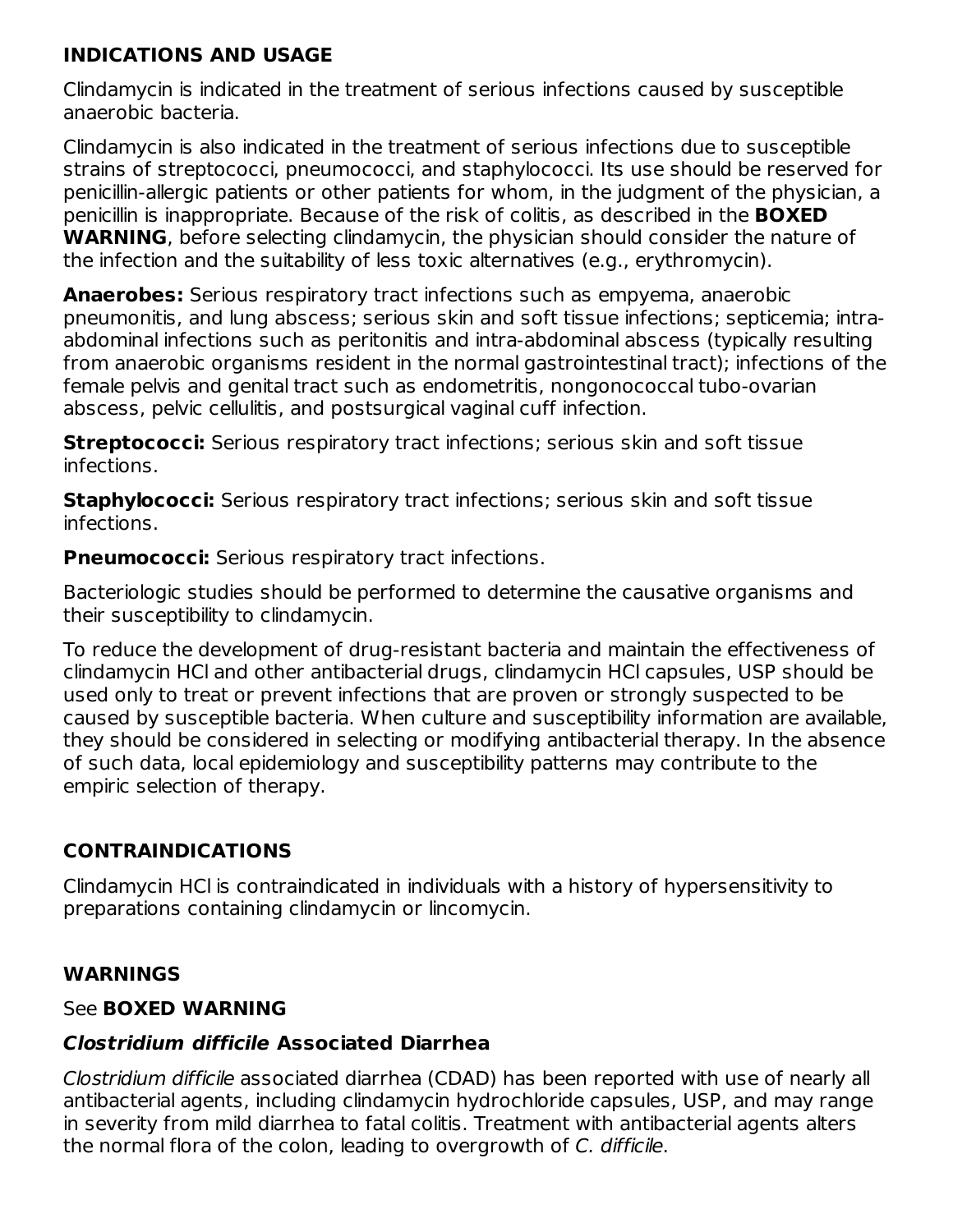C. difficile produces toxins A and B, which contribute to the development of CDAD. Hypertoxin producing strains of C. difficile cause increased morbidity and mortality, as these infections can be refractory to antimicrobial therapy and may require colectomy. CDAD must be considered in all patients who present with diarrhea following antibiotic use. Careful medical history is necessary since CDAD has been reported to occur over two months after the administration of antibacterial agents.

If CDAD is suspected or confirmed, ongoing antibiotic use not directed against C. difficile may need to be discontinued. Appropriate fluid and electrolyte management, protein supplementation, antibiotic treatment of C. difficile, and surgical evaluation should be instituted as clinically indicated.

## **Anaphylactic and Severe Hypersensitivity Reactions**

Anaphylactic shock and anaphylactic reactions have been reported (see **ADVERSE REACTIONS**).

Severe hypersensitivity reactions, including severe skin reactions such as toxic epidermal necrolysis (TEN), drug reaction with eosinophilia and systemic symptoms (DRESS), and Stevens-Johnson syndrome (SJS), some with fatal outcome, have been reported (see **ADVERSE REACTIONS**).

In case of such an anaphylactic or severe hypersensitivity reaction, discontinue treatment permanently and institute appropriate therapy.

A careful inquiry should be made concerning previous sensitivities to drugs and other allergens.

**Usage in Meningitis** - Since clindamycin does not diffuse adequately into the cerebrospinal fluid, the drug should not be used in the treatment of meningitis.

# **PRECAUTIONS**

## **General**

Review of experience to date suggests that a subgroup of older patients with associated severe illness may tolerate diarrhea less well. When clindamycin is indicated in these patients, they should be carefully monitored for change in bowel frequency.

Clindamycin HCl should be prescribed with caution in individuals with a history of gastrointestinal disease, particularly colitis.

Clindamycin HCl should be prescribed with caution in atopic individuals.

Indicated surgical procedures should be performed in conjunction with antibiotic therapy.

The use of clindamycin HCl occasionally results in overgrowth of nonsusceptible organisms-particularly yeasts. Should superinfections occur, appropriate measures should be taken as indicated by the clinical situation.

Clindamycin dosage modification may not be necessary in patients with renal disease. In patients with moderate to severe liver disease, prolongation of clindamycin half-life has been found. However, it was postulated from studies that when given every eight hours, accumulation should rarely occur. Therefore, dosage modification in patients with liver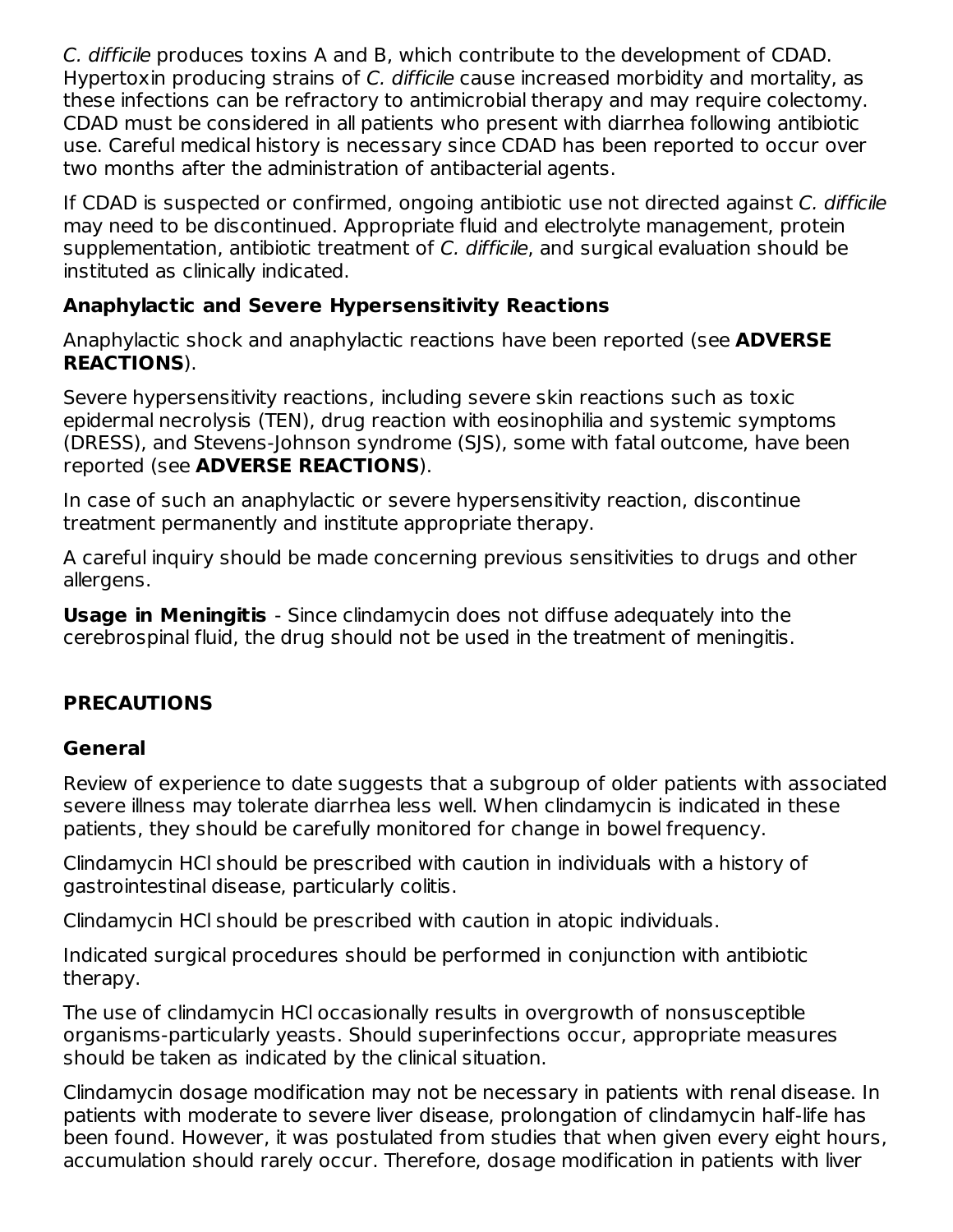disease may not be necessary. However, periodic liver enzyme determinations should be made when treating patients with severe liver disease.

Prescribing clindamycin HCl in the absence of a proven or strongly suspected bacterial infection or a prophylactic indication is unlikely to provide benefit to the patient and increases the risk of the development of drug-resistant bacteria.

### **Information for Patients**

Patients should be counseled that antibacterial drugs, including clindamycin HCl, should only be used to treat bacterial infections. They do not treat viral infections (e.g., the common cold). When clindamycin HCl is prescribed to treat a bacterial infection, patients should be told that although it is common to feel better early in the course of therapy, the medication should be taken exactly as directed. Skipping doses or not completing the full course of therapy may (1) decrease the effectiveness of the immediate treatment and (2) increase the likelihood that bacteria will develop resistance and will not be treatable by clindamycin HCl or other antibacterial drugs in the future.

Diarrhea is a common problem caused by antibiotics which usually ends when the antibiotic is discontinued. Sometimes after starting treatment with antibiotics, patients can develop watery and bloody stools (with or without stomach cramps and fever) even as late as two or more months after having taken the last dose of the antibiotic. If this occurs, patients should contact their physician as soon as possible.

## **Laboratory Tests**

During prolonged therapy, periodic liver and kidney function tests and blood counts should be performed.

## **Drug Interactions**

Clindamycin has been shown to have neuromuscular blocking properties that may enhance the action of other neuromuscular blocking agents. Therefore, it should be used with caution in patients receiving such agents.

Clindamycin is metabolized predominantly by CYP3A4, and to a lesser extent by CYP3A5, to the major metabolite clindamycin sulfoxide and minor metabolite Ndesmethylclindamycin. Therefore inhibitors of CYP3A4 and CYP3A5 may increase plasma concentrations of clindamycin and inducers of these isoenzymes may reduce plasma concentrations of clindamycin. In the presence of strong CYP3A4 inhibitors, monitor for adverse reactions. In the presence of strong CYP3A4 inducers such as rifampicin, monitor for loss of effectiveness.

In vitro studies indicate that clindamycin does not inhibit CYP1A2, CYP2C9, CYP2C19, CYP2E1 or CYP2D6 and only moderately inhibits CYP3A4.

## **Carcinogenesis, Mutagenesis, Impairment of Fertility**

Long-term studies in animals have not been performed with clindamycin to evaluate carcinogenic potential. Genotoxicity tests performed included a rat micronucleus test and an Ames Salmonella reversion test. Both tests were negative.

Fertility studies in rats treated orally with up to 300 mg/kg/day (approximately 1.6 times 2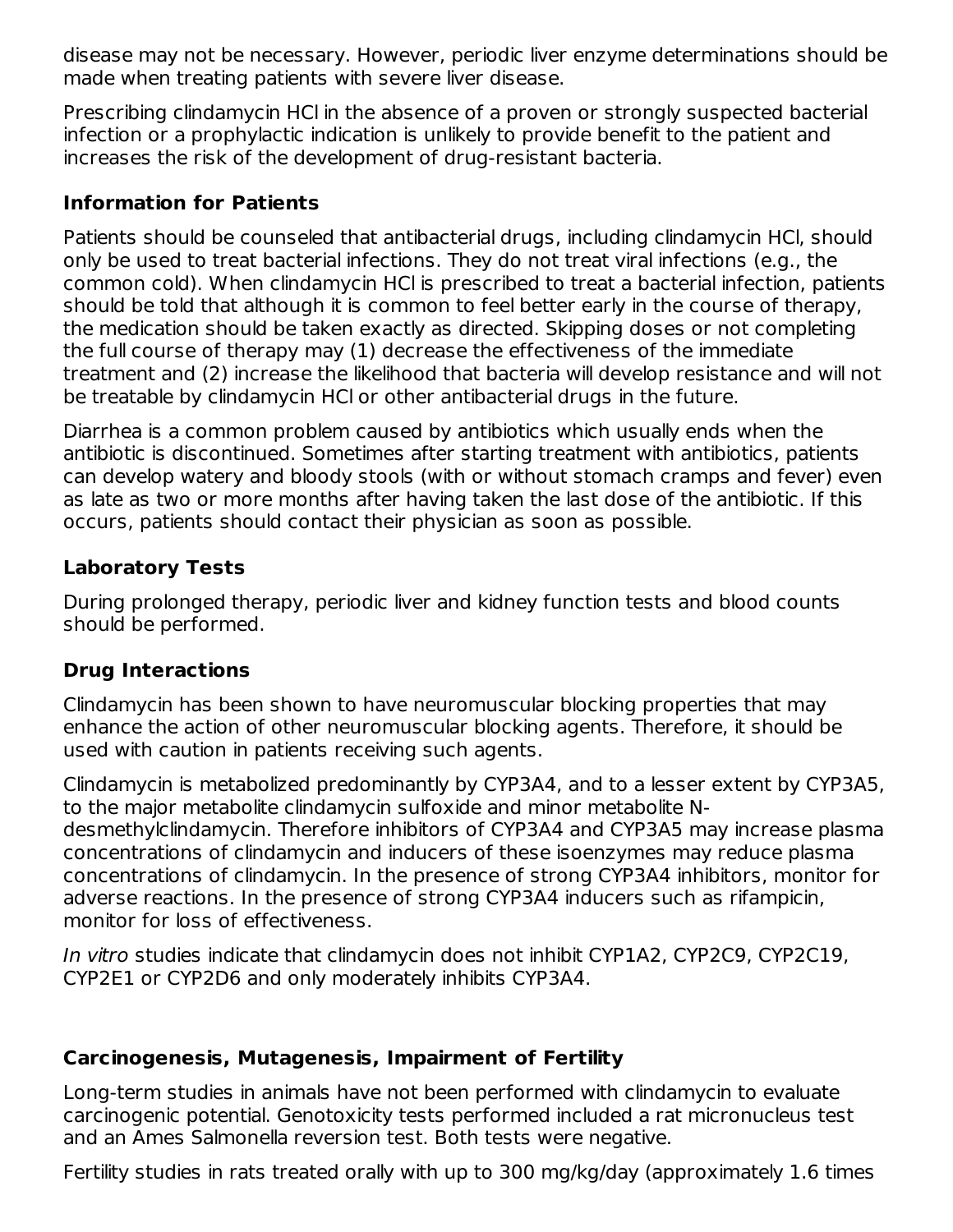the highest recommended adult human dose based on mg/m<sup>2</sup>) revealed no effects on fertility or mating ability.

## **Pregnancy:** Teratogenic effects

In clinical trials with pregnant women, the systemic administration of clindamycin during the second and third trimesters, has not been associated with an increased frequency of congenital abnormalities.

Clindamycin should be used during the first trimester of pregnancy only if clearly needed. There are no adequate and well-controlled studies in pregnant women during the first trimester of pregnancy. Because animal reproduction studies are not always predictive of the human response, this drug should be used during pregnancy only if clearly needed.

Reproduction studies performed in rats and mice using oral doses of clindamycin up to 600 mg/kg/day (3.2 and 1.6 times the highest recommended adult human dose based on mg/m<sup>2</sup>, respectively) or subcutaneous doses of clindamycin up to 250 mg/kg/day (1.3 and 0.7 times the highest recommended adult human dose based on mg/m<sup>2</sup>, respectively) revealed no evidence of teratogenicity.

### **Nursing Mothers**

Limited published data based on breast milk sampling reports that clindamycin appears in human breast milk in the range of less than 0.5 to 3.8 mcg/mL. Clindamycin has the potential to cause adverse effects on the breast-fed infant's gastrointestinal flora. If oral or intravenous clindamycin is required by a nursing mother, it is not a reason to discontinue breastfeeding, but an alternate drug may be preferred. Monitor the breastfed infant for possible adverse effects on the gastrointestinal flora, such as diarrhea, candidiasis (thrush, diaper rash) or rarely, blood in the stool indicating possible antibiotic-associated colitis.

The developmental and health benefits of breastfeeding should be considered along with the mother's clinical need for clindamycin and any potential adverse effects on the breast-fed child from clindamycin or from the underlying maternal condition.

## **Pediatric Use**

When clindamycin HCI is administered to the pediatric population (birth to 16 years), appropriate monitoring of organ system functions is desirable.

## **Geriatric Use**

Clinical studies of clindamycin did not include sufficient numbers of patients age 65 and over to determine whether they respond differently from younger patients. However, other reported clinical experience indicates that antibiotic-associated colitis and diarrhea (due to Clostridium difficile) seen in association with most antibiotics occur more frequently in the elderly (>60 years) and may be more severe. These patients should be carefully monitored for the development of diarrhea.

Pharmacokinetic studies with clindamycin have shown no clinically important differences between young and elderly subjects with normal hepatic function and normal (ageadjusted) renal function after oral or intravenous administration.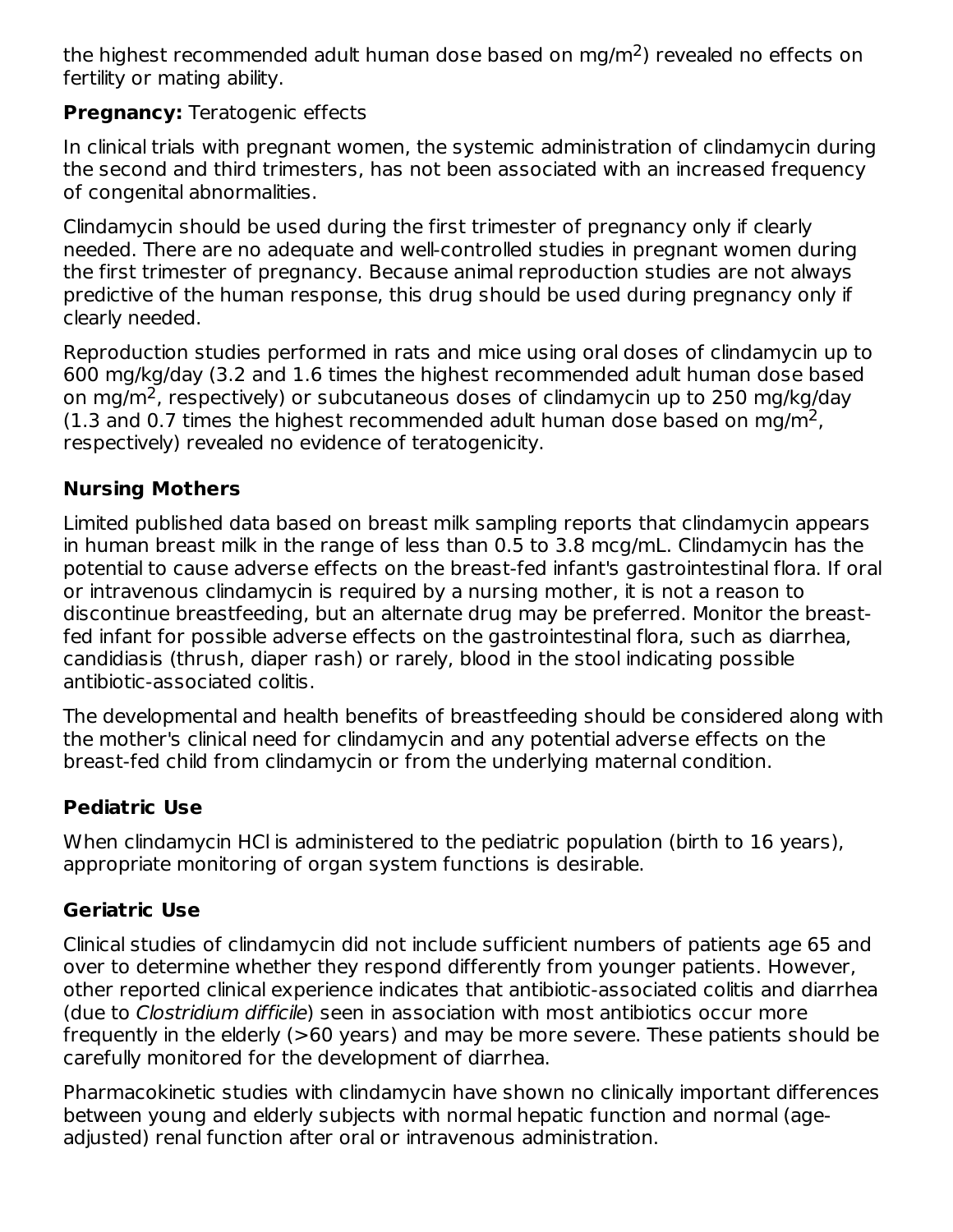## **ADVERSE REACTIONS**

The following reactions have been reported with the use of clindamycin.

### **Infections and Infestations:**

Clostridium difficile colitis

### **Gastrointestinal:**

Abdominal pain, pseudomembranous colitis, esophagitis, nausea, vomiting, and diarrhea (see **BOXED WARNING**). The onset of pseudomembranous colitis symptoms may occur during or after antibacterial treatment (see **WARNINGS**). Esophageal ulcer has been reported. An unpleasant or metallic taste has been reported after oral administration.

## **Hypersensitivity Reactions:**

Generalized mild to moderate morbilliform-like (maculopapular) skin rashes are the most frequently reported adverse reactions. Vesiculobullous rashes, as well as urticaria, have been observed during drug therapy. Severe skin reactions such as Toxic Epidermal Necrolysis, some with fatal outcome, have been reported (see **WARNINGS**). Cases of Acute Generalized Exanthematous Pustulosis (AGEP), erythema multiforme, some resembling Stevens-Johnson syndrome, anaphylactic shock, anaphylactic reaction and hypersensitivity have also been reported.

### **Skin and Mucous Membranes:**

Pruritus, vaginitis, angioedema and rare instances of exfoliative dermatitis have been reported (see **Hypersensitivity Reactions**).

### **Liver:**

Jaundice and abnormalities in liver function tests have been observed during clindamycin therapy.

### **Renal:**

Although no direct relationship of clindamycin to renal damage has been established, renal dysfunction as evidenced by azotemia, oliguria, and/or proteinuria has been observed.

### **Hematopoietic:**

Transient neutropenia (leukopenia) and eosinophilia have been reported. Reports of agranulocytosis and thrombocytopenia have been made. No direct etiologic relationship to concurrent clindamycin therapy could be made in any of the foregoing.

### **Immune System:**

Drug reaction with eosinophilia and systemic symptoms (DRESS) cases have been reported.

### **Musculoskeletal:**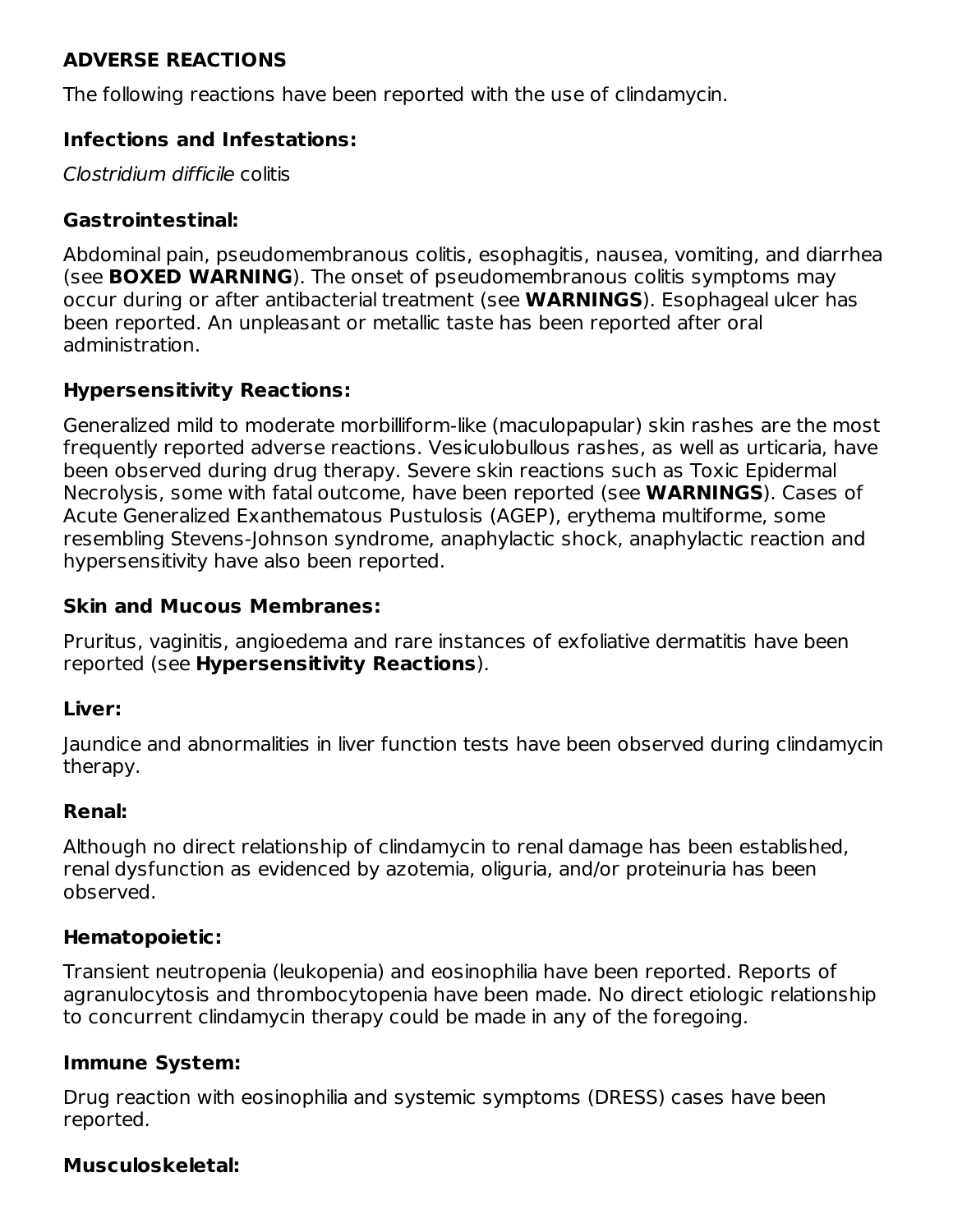Cases of polyarthritis have been reported.

## **OVERDOSAGE**

Significant mortality was observed in mice at an intravenous dose of 855 mg/kg and in rats at an oral or subcutaneous dose of approximately 2618 mg/kg. In the mice, convulsions and depression were observed.

Hemodialysis and peritoneal dialysis are not effective in removing clindamycin from the serum.

## **DOSAGE AND ADMINISTRATION**

If significant diarrhea occurs during therapy, this antibiotic should be discontinued (see **BOXED WARNING**).

**Adults:** Serious infections - 150 to 300 mg every 6 hours. More severe infections - 300 to 450 mg every 6 hours.

**Pediatric Patients** (for children who are able to swallow capsules)**:** Serious infections - 8 to 16 mg/kg/day (4 to 8 mg/lb/day) divided into three or four equal doses. More severe infections - 16 to 20 mg/kg/day (8 to 10 mg/lb/day) divided into three or four equal doses. Clindamycin should be dosed based on total body weight regardless of obesity.

To avoid the possibility of esophageal irritation, clindamycin HCl capsules, USP should be taken with a full glass of water.

Clindamycin HCl capsules are not suitable for children who are unable to swallow them whole. The capsules do not provide exact mg/kg doses therefore it may be necessary to use the clindamycin palmitate oral solution in some cases.

Serious infections due to anaerobic bacteria are usually treated with clindamycin injection. However, in clinically appropriate circumstances, the physician may elect to initiate treatment or continue treatment with clindamycin HCl capsules, USP.

In cases of β-hemolytic streptococcal infections, treatment should continue for at least 10 days.

# **HOW SUPPLIED**

NDC: 71335-0453-1: 30 Capsules in a BOTTLE NDC: 71335-0453-2: 20 Capsules in a BOTTLE NDC: 71335-0453-3: 40 Capsules in a BOTTLE NDC: 71335-0453-4: 21 Capsules in a BOTTLE

NDC: 71335-0453-5: 28 Capsules in a BOTTLE

NDC: 71335-0453-6: 12 Capsules in a BOTTLE

NDC: 71335-0453-7: 120 Capsules in a BOTTLE

NDC: 71335-0453-8: 14 Capsules in a BOTTLE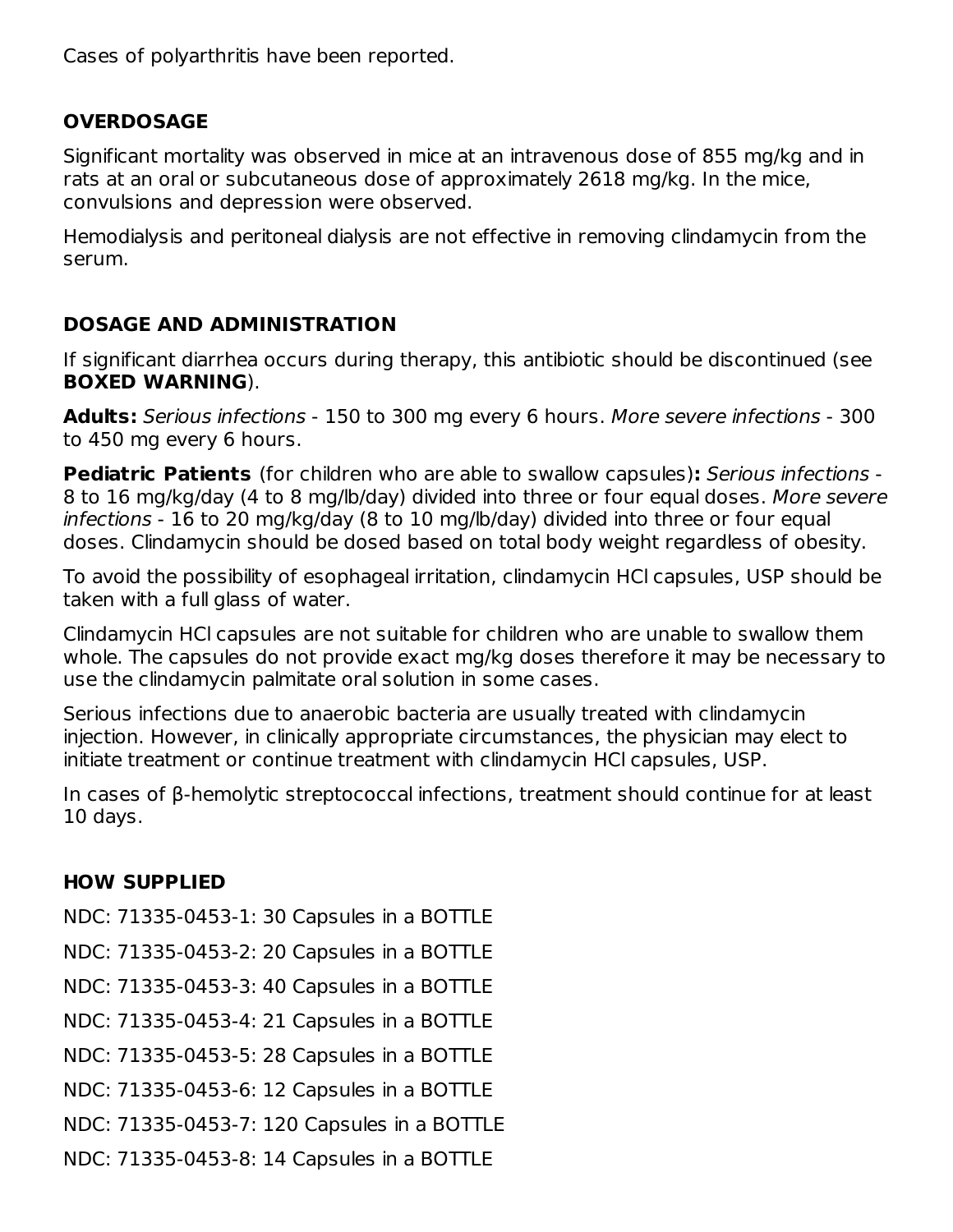NDC: 71335-0453-9: 45 Capsules in a BOTTLE NDC: 71335-0453-0: 16 Capsules in a BOTTLE

### **REFERENCES**

1. Smith RB, Phillips JP: Evaluation of CLEOCIN HCl and CLEOCIN Phosphate in an Aged Population. Upjohn TR 8147-82-9122-021, December 1982.

Distributed by: Lannett Company, Inc. Philadelphia, PA 19136

CIB70355G

Rev. 04/20

**Clindamycin 300mg Cap**

| Packaged by Bryant Ranch Prepack |                                 |                | Burbank. CA 91504                                               |  |
|----------------------------------|---------------------------------|----------------|-----------------------------------------------------------------|--|
|                                  | <b>Clindamycin</b><br>300mg Cap |                | <b>BLUE</b> (light blue opaque) CAPSULE<br>(logo) LANNETT: 1383 |  |
|                                  |                                 | 1523487        | Take with food                                                  |  |
|                                  |                                 |                | Store at room temp of                                           |  |
| <b>Compare To</b>                |                                 |                | 20°-25°C (68°-77°F)                                             |  |
| Cleocin 300mg Cap                |                                 |                | Keep all drugs out of<br>reach of children.                     |  |
| Lannett Company Inc.             |                                 | <b>RX Only</b> |                                                                 |  |
|                                  |                                 |                |                                                                 |  |
| # 30                             | <b>EXP MM/YY</b>                |                |                                                                 |  |
| <b>NDC</b>                       | 7133504531                      |                | 02924301523487                                                  |  |

# **CLINDAMYCIN HYDROCHLORIDE**

clindamycin hydrochloride capsule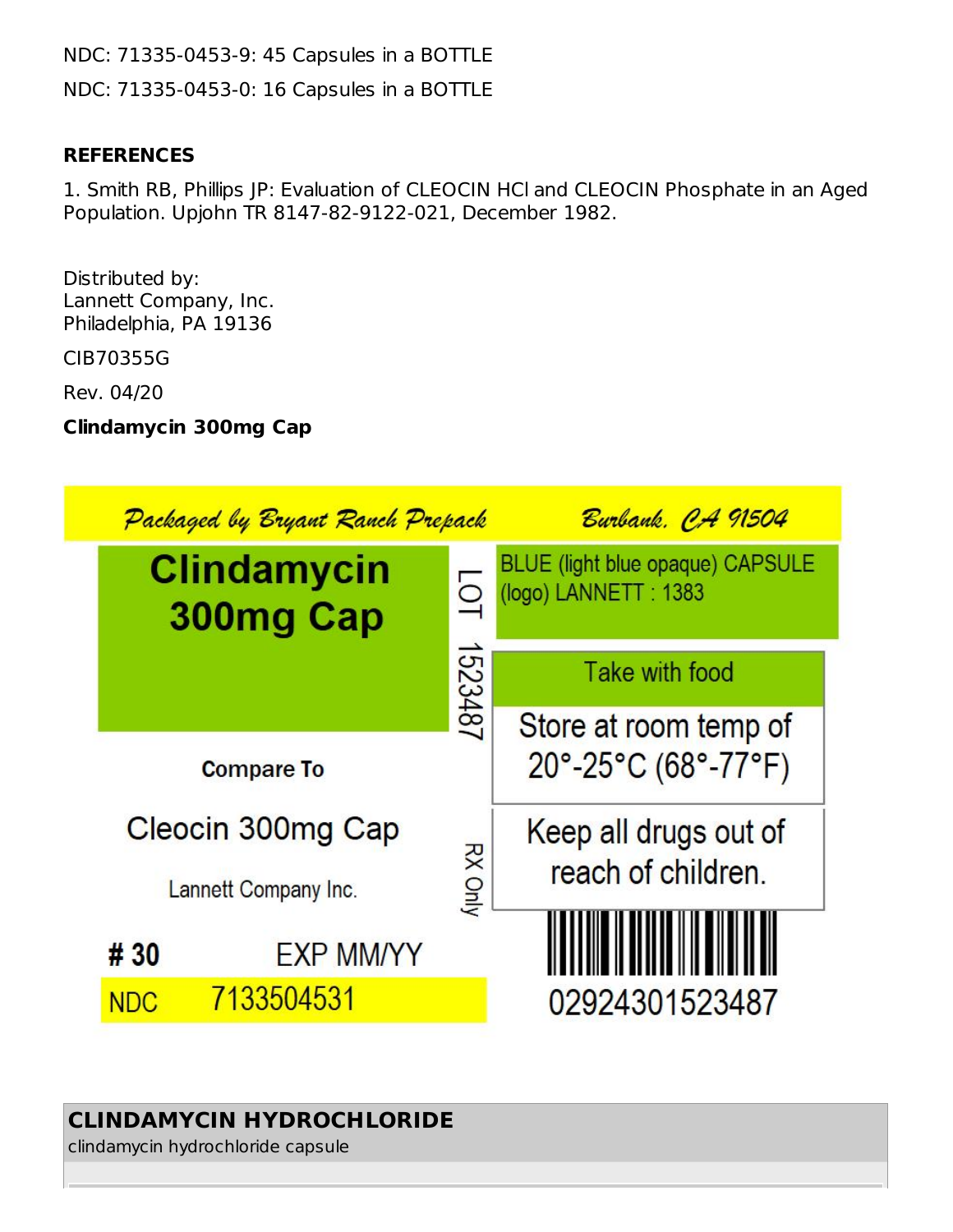| <b>Product Information</b> |                                                                              |                                                                          |                                                                    |       |                                       |                                    |                 |                                     |
|----------------------------|------------------------------------------------------------------------------|--------------------------------------------------------------------------|--------------------------------------------------------------------|-------|---------------------------------------|------------------------------------|-----------------|-------------------------------------|
|                            | <b>Product Type</b>                                                          | <b>Item Code</b><br><b>HUMAN PRESCRIPTION</b><br><b>DRUG</b><br>(Source) |                                                                    | 1383) | NDC: 71335-0453(NDC: 0527-            |                                    |                 |                                     |
|                            | <b>Route of Administration</b>                                               |                                                                          | ORAL                                                               |       |                                       |                                    |                 |                                     |
|                            |                                                                              |                                                                          |                                                                    |       |                                       |                                    |                 |                                     |
|                            | <b>Active Ingredient/Active Moiety</b>                                       |                                                                          |                                                                    |       |                                       |                                    |                 |                                     |
| <b>Ingredient Name</b>     |                                                                              |                                                                          |                                                                    |       |                                       | <b>Basis of</b><br><b>Strength</b> | <b>Strength</b> |                                     |
|                            | UNII: 3U02EL437C)                                                            |                                                                          | <b>CLINDAMYCIN HYDROCHLORIDE (UNII: T200Q1YN1W) (CLINDAMYCIN -</b> |       |                                       | <b>CLINDAMYCIN</b>                 |                 | 300 mg                              |
|                            |                                                                              |                                                                          |                                                                    |       |                                       |                                    |                 |                                     |
|                            | <b>Inactive Ingredients</b>                                                  |                                                                          |                                                                    |       |                                       |                                    |                 |                                     |
|                            |                                                                              |                                                                          | <b>Ingredient Name</b>                                             |       |                                       |                                    |                 | <b>Strength</b>                     |
|                            | <b>LACTOSE MONOHYDRATE (UNII: EWQ57Q8I5X)</b>                                |                                                                          |                                                                    |       |                                       |                                    |                 |                                     |
|                            | STARCH, CORN (UNII: 08232NY3SJ)                                              |                                                                          |                                                                    |       |                                       |                                    |                 |                                     |
|                            | <b>MAGNESIUM STEARATE (UNII: 70097M6I30)</b>                                 |                                                                          |                                                                    |       |                                       |                                    |                 |                                     |
|                            | <b>TALC</b> (UNII: 7SEV7J4R1U)                                               |                                                                          |                                                                    |       |                                       |                                    |                 |                                     |
|                            | <b>GELATIN, UNSPECIFIED (UNII: 2G86QN327L)</b>                               |                                                                          |                                                                    |       |                                       |                                    |                 |                                     |
|                            | D&C RED NO. 33 (UNII: 9DBA0SBB0L)                                            |                                                                          |                                                                    |       |                                       |                                    |                 |                                     |
|                            | FD&C BLUE NO. 1 (UNII: H3R47K3TBD)                                           |                                                                          |                                                                    |       |                                       |                                    |                 |                                     |
|                            | FD&C GREEN NO. 3 (UNII: 3P3ONR6O1S)                                          |                                                                          |                                                                    |       |                                       |                                    |                 |                                     |
|                            | TITANIUM DIOXIDE (UNII: 15FIX9V2JP)                                          |                                                                          |                                                                    |       |                                       |                                    |                 |                                     |
|                            | <b>SHELLAC (UNII: 46N107B71O)</b>                                            |                                                                          |                                                                    |       |                                       |                                    |                 |                                     |
|                            | ALCOHOL (UNII: 3K9958V90M)                                                   |                                                                          |                                                                    |       |                                       |                                    |                 |                                     |
|                            | ISOPROPYL ALCOHOL (UNII: ND2M416302)                                         |                                                                          |                                                                    |       |                                       |                                    |                 |                                     |
|                            | <b>AMMONIA (UNII: 5138Q19F1X)</b><br><b>BUTYL ALCOHOL (UNII: 8PJ61P6TS3)</b> |                                                                          |                                                                    |       |                                       |                                    |                 |                                     |
|                            | PROPYLENE GLYCOL (UNII: 6DC9Q167V3)                                          |                                                                          |                                                                    |       |                                       |                                    |                 |                                     |
|                            | <b>SILICON DIOXIDE (UNII: ETJ7Z6XBU4)</b>                                    |                                                                          |                                                                    |       |                                       |                                    |                 |                                     |
|                            |                                                                              |                                                                          |                                                                    |       |                                       |                                    |                 |                                     |
|                            |                                                                              |                                                                          |                                                                    |       |                                       |                                    |                 |                                     |
|                            | <b>Product Characteristics</b>                                               |                                                                          |                                                                    |       |                                       |                                    |                 |                                     |
| Color                      |                                                                              | BLUE (light blue opaque)                                                 |                                                                    |       | <b>Score</b>                          |                                    | no score        |                                     |
|                            |                                                                              | <b>CAPSULE</b>                                                           |                                                                    |       | <b>Size</b>                           |                                    | 22mm            |                                     |
| <b>Shape</b>               |                                                                              |                                                                          |                                                                    |       | Lannett; 1383                         |                                    |                 |                                     |
|                            | Flavor<br><b>Imprint Code</b><br><b>Contains</b>                             |                                                                          |                                                                    |       |                                       |                                    |                 |                                     |
|                            |                                                                              |                                                                          |                                                                    |       |                                       |                                    |                 |                                     |
| <b>Packaging</b>           |                                                                              |                                                                          |                                                                    |       |                                       |                                    |                 |                                     |
| #                          | <b>Item Code</b>                                                             |                                                                          | <b>Package Description</b>                                         |       | <b>Marketing Start</b><br><b>Date</b> |                                    |                 | <b>Marketing End</b><br><b>Date</b> |
|                            | NDC:71335-                                                                   |                                                                          | 30 in 1 BOTTLE; Type 0: Not a Combination                          |       |                                       |                                    |                 |                                     |
| 1                          | 0453-1                                                                       | Product                                                                  |                                                                    |       | 12/27/2021                            |                                    |                 |                                     |
| $\overline{2}$             | NDC:71335-<br>0453-2                                                         | Product                                                                  | 20 in 1 BOTTLE; Type 0: Not a Combination                          |       | 12/27/2021                            |                                    |                 |                                     |
| 3                          | NDC:71335-<br>0453-3                                                         | Product                                                                  | 40 in 1 BOTTLE; Type 0: Not a Combination                          |       | 12/27/2021                            |                                    |                 |                                     |
|                            | NDC: 71335-                                                                  |                                                                          | 21 in 1 BOTTLE; Type 0: Not a Combination                          |       | $1.2171001$                           |                                    |                 |                                     |